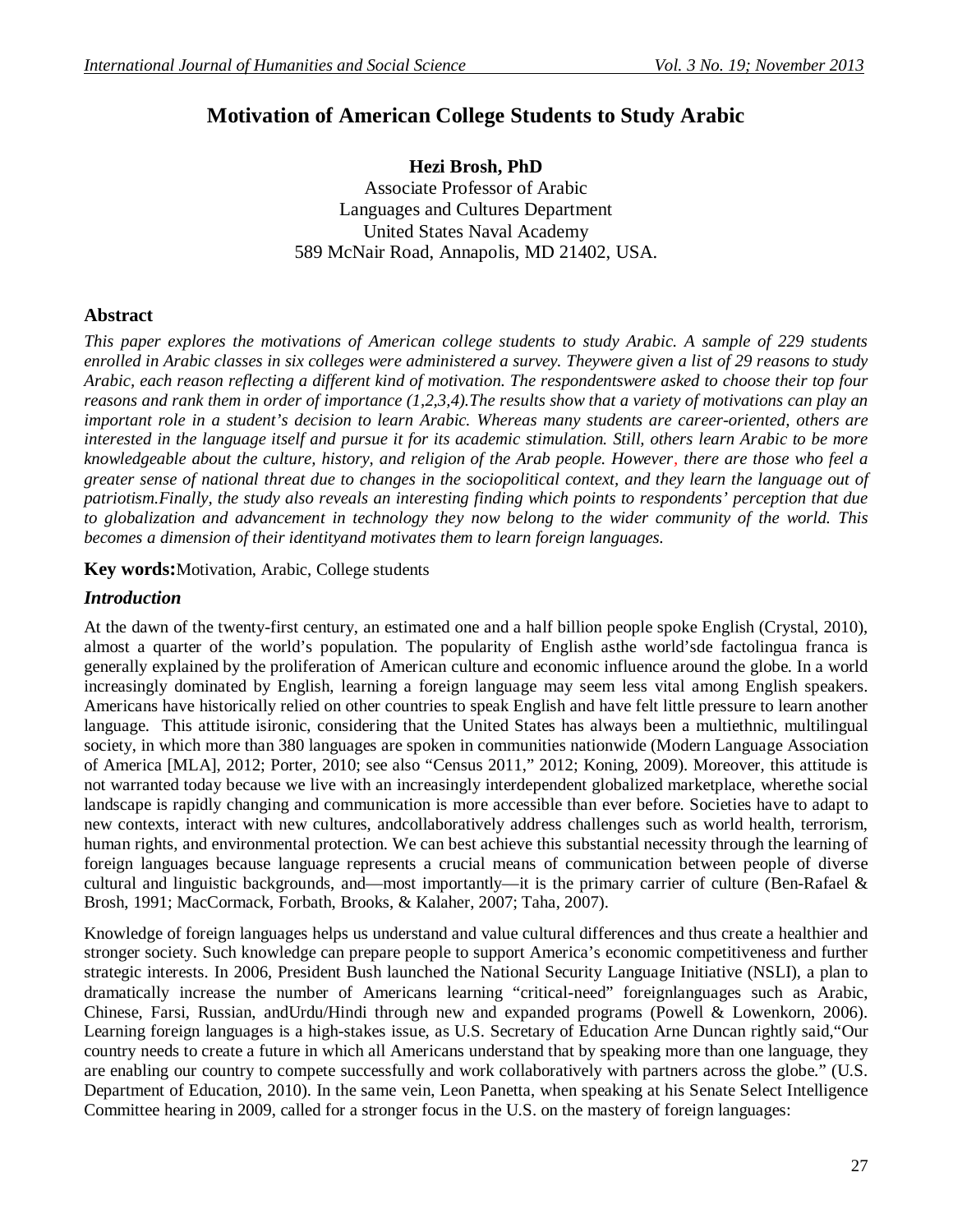For the United States to get to where it needs to be will require a national commitment to strengthening America's foreign language proficiency.… Mastery of a second language allows us to capture the nuances that are essential to true understanding.… It is crucial to the CIA's mission(Panetta, 2009).

In another meeting with foreign language educators (Central Intelligence Agency [CIA], 2010), Panetta further stated,

The United States should require language study beginning at a younger age…[;] we need to get back to mandating language training as a requirement for graduating from college.… It is vital to our economic interests and to our diplomacy.

Knowledge of a foreign language provides a competitive edge to multinational corporations as well as small business and individual entrepreneurs (Taha, 2007).The successof trans-global transactions depends on the ability of the parties to understand each other and to acknowledge cultural, religious and geographical differences. Although institutions of higher education recruit international students and talk about graduating "citizens of the world," theyoffer only a limited number of foreign languages and very few institutions allow students to make a foreign language a specialty. According to an MLA report (Furman, Goldberg, & Lusin, 2007), even though the number of students who learn foreign languages in colleges and universities has risen by 12.9% in the last decade, it was still the case that in 2006 only 8.6% of the 17.6 million college students learned a foreign language (more than half of them learned Spanish). In other words, 91.4% of all college students in America did not learn a foreign language. Only 1% of all students (at all levels) learned critical-need languages.

The necessity for learning foreignlanguages raises anotherquestion: What languages do Americans study and why? There is no obvious correlation between the number of people who speak a language worldwide and its popularity as a subject in American colleges and universities. In fact, many of the world's most spoken languages are neglected in American universities. Mandarin is the most common first language in the world, spoken by nearly 15% of the world's population but it is studied by only 2.3% of college students (Janus, 2000; U.S. Department of Education, 2009).French is the second most studied language in the U.S., yet it barely ranks as the 10th most spoken language worldwide (Crystal, 2010). Such statistics show no simpleequation exists for understanding language study in American colleges because such understanding involves a range of factors that allinteract. Factors include educational supply and demand in terms of what is offered in high school, difficulty of the language, economic markets, political atmosphere, and sociocultural changes. Though French, German, Russian, and Spanishhave long been classified among the most commonly studiedlanguages in the U.S., their position is not unchanging. Enrollment in Russian showed a drastic decrease since the end of the Cold War and the subject has continued to lose numbers.

This decrease implies a relationship between political climate and language study. The perception of a language's current importance may be highly linked to how the nations who speak it are involved with the United States. Whereas Russian has decreased in popularity, Arabic, which is still considered a *less commonly taught language*  (LCTL), has been an increasingly popular language since the 1991 Gulf War and especially after the attacks on September 11, 2001. It is this particular phenomenon that this paper addresses.The events of September 11th and their aftermath have shifted the political hot spots from Europe to Asia and the Middle East. As new forms of nativism arise, the United States continues to become more ethnically, racially, and linguistically diverse (Crystal, 2010). Some Americans may find it necessary to understand the "Other" to effectively wage war. Alternatively, others may hope that through further interaction between the cultures they can reach peace. In either case, language can be understood as a key component in both protection and prevention. The complicated picture of Americans and their views on Arabic language and culture makes this study relevant.

# **The Survey Questions**

This exploratory study examines not only why American college studentschoose to learn Arabic but also why they choose to learn it now. What attitudes and motivations make the student chooseArabic rather than another language? Are these motivations primarily cultural and "integrative," reflecting the student's desire to be a part of the community who speaks the language? Or, is the motivation "instrumental," deriving from the perception that acquisitionwill lead to economic or educational advantage? Using theories that describe different motivational orientations—economic, academic, sociopolitical, and heritage-related—Isketch a portrait of the population.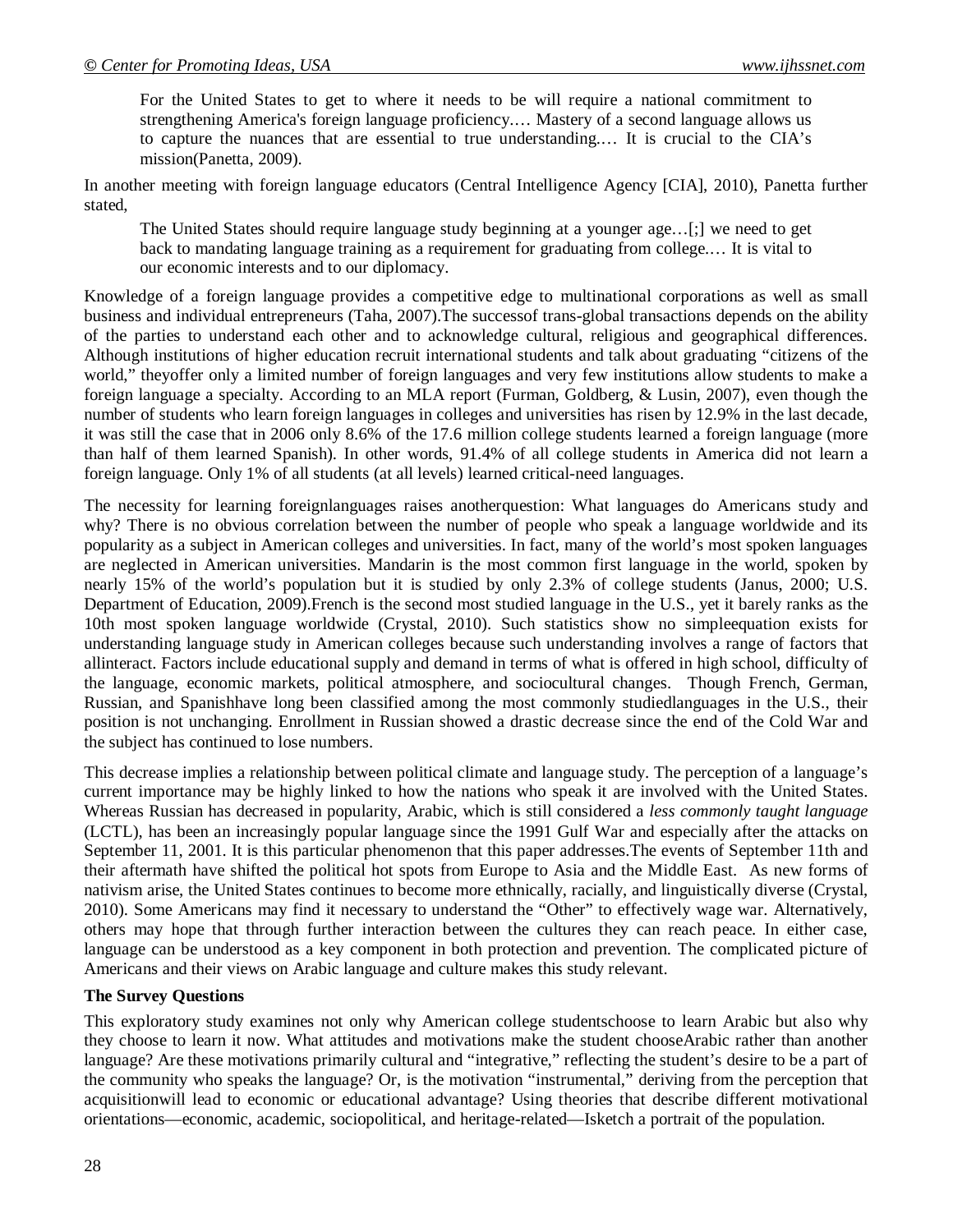The study suggests opportunities for further elaboration by identifying the reasons that werethe most popular to the population as a whole. To answer the survey questions, the study must be situated within today's political climate.

# **The Case of Arabic**

In the year 2000, languages of the Middle East made up only 2% of all foreign language classes offered in the United States: 1.3% Hebrew and 0.5% Arabic(Cummings, 2001). According to government figures in 2001, American colleges and universities graduated only nine students who majored in Arabic language and literature (Schemo, 2001). The September 11th attacks in2001 comprised the second"Sputnik moment"in recent American history, highlighting the importance of studying foreign languages and focusing in particular on Arabic. This language showed significant growth nationwide and its enrollment has tripled since then. A recent MLA report (Furman, Goldberg, & Lusin, 2010**)** found that the study of Arabic accounted for the largest percentage growth in U.S. colleges and universities: Enrollments grew by 46.3% between 2006 and 2009.Today, Arabic ranks asthe 8th moststudied foreign language, upfrom 10th in 2006. The majority of the Arabic classes offered are at the introductory level, indicating that most students who take Arabic in college have little or no prior experience with the language.

Pressureson colleges and universities to install or augment Middle Eastern studies have come from all directions. The Department of Defense and other government agencies, businesses and other educational institutions have all expressed the need for more attention in this area. The wars in Iraq and Afghanistan created a new demand in federal agencies for speakers of Arabic and other critical-need languages. To cope with this growing demand, colleges and universities have created or expanded Islamic, Arabic, and Middle Eastern Studies departments and programs. As the study of Arabic became more pertinent to Americans than ever before, universities, bolstered with federal funding, inaugurated language flagship programs.

Following the 9/11 attacks, a general fear has developed and with it misconceptions of the Arab people. Such fear was displayed through violent crimes and acts of hate against American citizens of Arab descent. Partially in reaction to this situation, academic institutions are seeking specialists to educate students and dispel misconceptions about the cultures of the Middle East.

The current national landscape makes an inquiry into the motivations and attitudes of Arabic students both interesting and challenging. The growing demand for Arabic speakers has increased the utility value of the language as well as the perception of its usefulness to Americans who may feel they can play a part in serving their nation. Of course, the fact that Arabic is the fifth most commonly spoken language in the world is enough to warrant its usefulness in an increasingly globalized marketplace (Crystal, 2010).

Whereas some students may wish to understand the "Other," many American students of Middle Eastern descent study the language in an effort to better understand ethnic roots. Arabic, being the language of the Arab world, is also the language of Islam and thus it has a global significance (Dahbi, 2004). More than 1.2 billion Muslims use the language for prayer. America is home to a large and active Muslim populationwith conversion rates on the rise. The desire to read religious texts in their original language may be a factor for Muslims and students of religion alike.In all, such conditionscontributeto a growing demand and ultimate need in developing a greater capacity for Arabic.

# **The Integrative/Instrumental Divide and Beyond**

Studies ofsecond and foreign languageacquisition no longer emphasize purely educational predictors to determine the success of students but rely as well on "affective variables," including motivational, orientational, and personal/cultural variables (Csizér& Dörnyei, 2005; Gardner, 1985). Motivation is a complex term, which intends to explain the direction and magnitude of human behavior that is the choice of a particular action and the persistence with it (Dörnyei 2001, 2005). In an attempt to explain variation in L2 motivation in multicultural environments, Gardner and Lambert (1972) made a distinction between the goal aspect of motivation, i.e. the objectives or purposes of the language study and the intensity of the motivation. The former was defined as an orientation toward the learning process, which could be integrative or instrumental, and the latter was defined as the effort and desire to learn the language. Integrative orientation reflects a genuine interest in the L2 culture and a desire to identify and communicate with members of that community.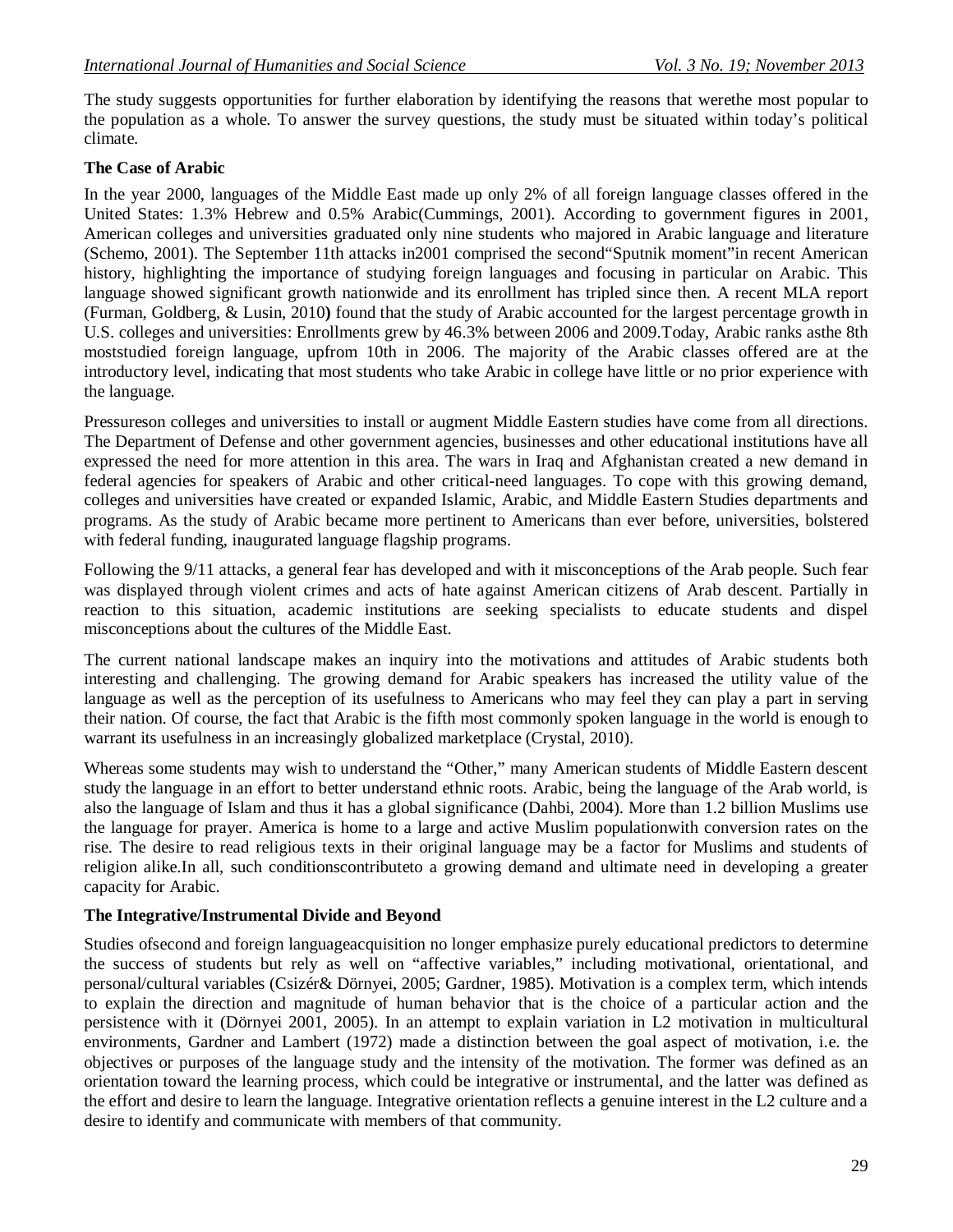Instrumental orientation indicates a utilitarian approach to language learning, that is, the desire to learn the language for some educational or occupational advantage (Dörnyei, 2002; Gardner 1985, 2001; Pavlenco, 2013; Spolsky 1989). Although Gardner maintains that theoretically either type of orientation could support motivation to learn a language, his hypothesis is that the integrative orientation provides more motivation to sustain longterm effort (Gardner & Lambert 1972). This concept of integrativeness was used by researchers as an important part of their theoretical models of L2 learning such as Schumann's acculturation theory(1986) and Dörnyei's extended L2 motivational model(1994a, 1994b). However, research results have not always supported this hypothesis. In some studies,little empirical evidence was found to support that integrative orientation islinked to learning an additional language (Clément & Kruidenier, 1983; McDonough, 1981). Moreover, in the case of Israel, despite negative attitudes toward the L2 group and the lack of identification with them, Israeli Arabs are successful in learning L2 Hebrew (Ibrahim et al., 2008).

Oxford and Shearin (1994) are critical of the integrative/instrumental approach and call for a reassessment of current assumptions and an expansion of the kind of theories drawn upon in the field. They suggest the application of psychological "Need Theories" in studies of language motivation. They incorporate the work of Abraham Maslow, who asserts that an individual directs his or her activity in order to satisfy needs that range hierarchically from the biological to the psychological (Maslow, 1943). Maslow divides needs into five levels: biological, security, love, esteem, and self-actualization. Oxford and Shearin use this model to explain the motivational differences between L2 and FL learners. L2 learners may experience needs from the lowest to the highest level on the hierarchy; they may need tools of expression in order to get even the most basic needs met and their inability to communicate can certainly be endangering. They may also experience profound loneliness and lack of esteem, which would make self-actualization highly difficult. Conversely, when psychological needs are not met, L2 learners may lose their motivations down the hierarchy. As for FL learners' needs, they are usually positioned in the third and fourth levels of the hierarchy: love and esteem. Considering the case of Arabic students in the United States, some may perceive the study of Arabic as an issue of national security and thus closely relate the need for safety and security.

In the era of globalization, thediscussion about integrative orientationmoved beyond the 'affective factors' and now takes a new direction as researchers investigate the learning of English as a global language withouta specific target reference group of speakers (Dörnyei, 2009; Graddol, 2006).Some researchers called to broaden the definition of integrative motivation to focus on identifying with the global community rather than with a specific geographic and ethnolinguistic one (MecCleland, 2000; Yashima, 2002, 2009). In an attempt to reconceptualize motivation, Dörnyei and Ushioda suggest that the process of identification is an internal process within the person self-concept rather than identification with an external reference group (Ushioda, 2005; Dörnyei et al., 2006, Dörnyei and Ushioda, 2009, 2011). Dörnyei draws on the theory of "possible selves", which refers to individuals' representations of attributes that someone ideally likes to possess, thus providinga conceptual link between the self-concept and motivation. A basic hypothesis is that if proficiency in the target language is part of one's self, this will constitute a strong motivational factor in learning the language. Lamb, in his studies (2004, 2009) suggests that the motivation of Indonesian junior high school students to learn English may partly be shaped by having two cultural identities – world identity and local national identity. Changes in these identities might result in changes in motivation. Norton (2000) developed the motivational concept of "investment" to capture the learners' relationship to the target language and their ambivalent desire to learn and practice it. When learners invest in a language, they do so with the understanding that they will acquire a wide range of symbolic and material resources, which will enhance their cultural capital, identity and desires for the future. Thus an investment in the target language is also an investment in the learner's own identity.

The other concept of instrumental orientation has also been a frequently highlighted variable in L2 motivational research (Dörnyei, 1990; Gardner and MacIntyre, 1991). This concept can also be linked to the ideal L2 selftheory as in one's idealized selfandthe desire to be professionally successful (Dörnyei, 2009). Simultaneously, ambiguity emerged with this concept as well. Some studies didn't find clear and obviousempirical evidence to link the utilitarian dimension to L2 learning (Dörnyei, 2002; Dörnyei & Kormos, 2000). The concept of integrative orientation has generally been measured as a desire to associate with members of other groups and to appreciate their culture. Another context is that of ethnic minorities studying their own language. In two studies of French-Americans learning French in a school setting, Gardner and Lambert (1972) conclude that the adjustment of the minority group member in a bilingual setting required a delicate balance of attitudes and skills.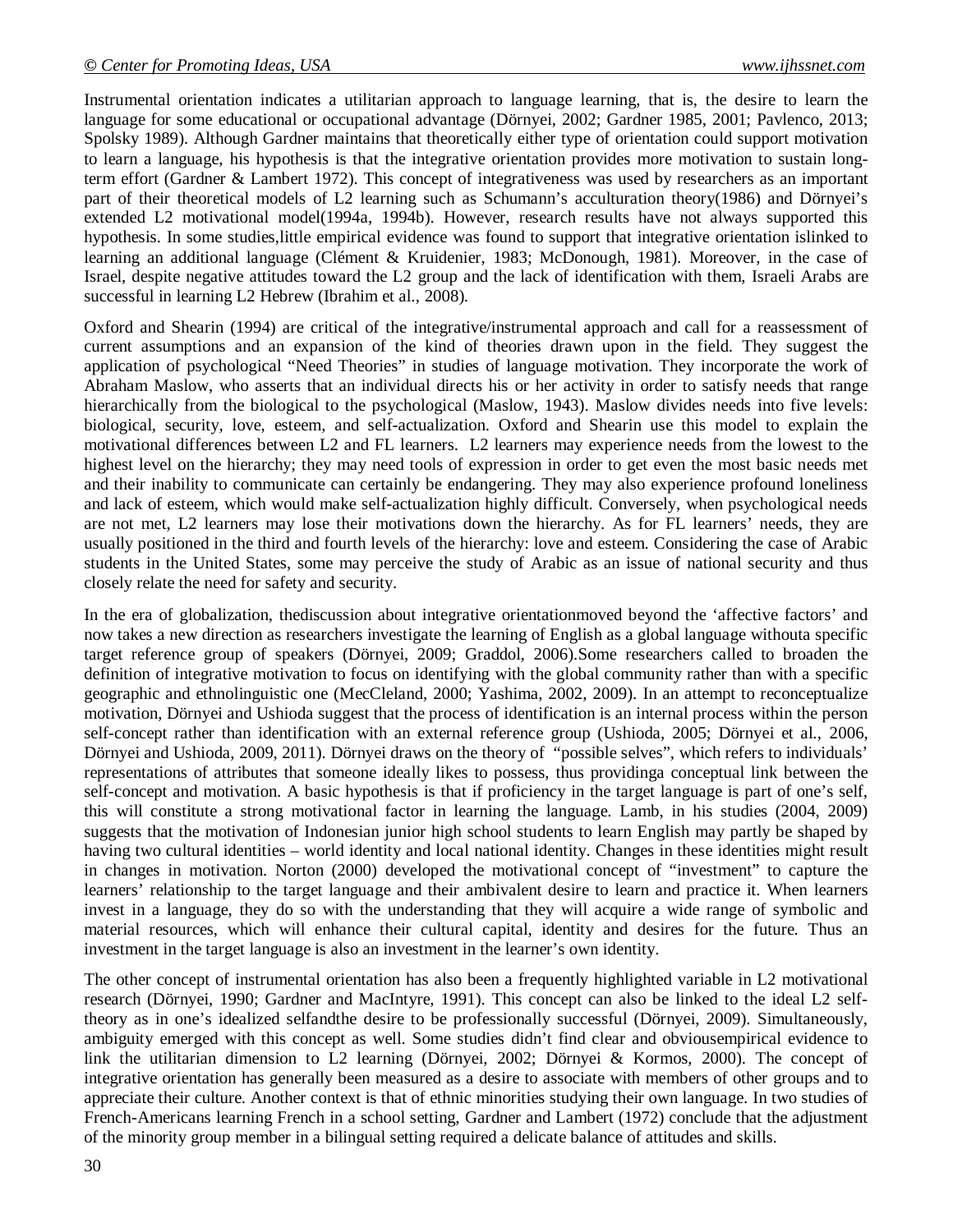They also stressed that instrumentality has a different meaning when applied to people studying their own language. Similarly, Spolsky (1989) used attitudes toward Israel and its people as a measure of integrative orientation for Jewish students studying Hebrew in a diaspora community. Integrative orientation is also viewed as the most common reason for "heritage" students studying *"less commonly taught languages"* in the United States. According to Janus (1999), those categorized as heritage learners in the U.S. are Americans who wanted to solidify ties to their culture and talk to parents and grandparents whilediscovering more about their roots or ethnicity.

It is important to differentiate between L2 and FL studies, because these forms of acquisition take place in different environments, which imply different motivations. Studies have focused on integrative orientations as the basis of motivation for L2 learners and as the sustaining force to keep the process of acquiring the language going (Cheng & Dörnyei, 2007; Dörnyei, 1990, 1994, 2005). It therefore follows that those living in that community would make such desires intense simply by their sheer contact with L2 speakers. Dörnyei (1990) arguesthat FL learners, in contrast, generally do not have enough experience to have developed strongattitudes toward the cultures in which the target language is spoken. As a result, they lack both the desire and the understanding to become integrated into the L2 group. Additionally, in a predominately monolingual country, FL learners have little opportunity to use the language outside the classroom, thus reducing their chances to integrate into another language,culture, and community. On the contrary,when the FL study takes place in a multilingual and multicultural society, such as the United States, the learner may have ethnic ties to those who speak the language. Such contexts offer important insight and the need to differentiate between them in an attempt to better understand the concepts of motivation involved.

A positive attitude toward a culture or a desire to travel need not be entirely regarded asan integrative reason and must be seen in a broader context (Oxford & Shearin, 1994). Students might be motivated to travel to foreign countries and might be attracted to foreign cultures without a desire to integrate. FL acquisition thus requires a less rigid definition of cultural motivators.Particularly in the United States today, Arabic students may have an academic interest in another culture that does not involve any desire to assimilate but merely to understand. Anthropologists define*culture* as a shared system of meaning, and thus language can be considered a key component of a desire to learn about another culture. Surveys to determine the specific motivations of American students to learn Arabic at the college level identified such major factors as employment, cultural understanding, religion, travel abroad, and understanding family roots (al-Batal, 2006; Husseinali, 2006).

Although various cultural motivations play a key role for many students of Arabic, the business status of certain Arabic-speaking countries also classified as a form of motivation. In *The Economic Utility of Foreign Language Study*, Grosse, Tuman, and Critz (1998) create a model that explains more comprehensively the relationship between choice of language and instrumentality. Learners expect to have the greatest amount of satisfaction or utility from the language of their choice. The benefits of an FL are measured by its perceived usefulness and the costs are measured not only monetarily but also by the degree of difficulty in gaining proficiency.

Cumulatively, these studies exhibit that no single reason exists for a students' choice of a language or for their success and commitment to its study. Rather, these studies show that a combination of factors leads to language choice and acquisition. A variety of theoretical frameworks can provide an enriched understanding of what motivates someone to study an LCTL.In an attempt to bring about more determinative results, we look at the factors explaininga single motivationfor a student's choice ratherthan compare the motivations themselves. In other words, astudent's perception that a language is useful in the job market may be affected by his or her culturally based desire to be in an area where the language is widely used. Considering three possible motivations—culture, economic utility, and perceptions for the need to address issues of national security—this explorative study examines the effects of different factors on these motivations.

# **Instruments**

I collected the data through a two-part surveyand follow-up focus interviews to add significant depth to the findings so that conclusions can be drawn. The first part of the survey included background information (gender, age, ethnicity, religion, mother tongue, travel abroad, and so on); the second part consisted of a list of 29 reasons, to reflect a wide range of motivations for studying Arabic. I drew the reasons both from research literature and from students' answers to a pilot questionnaire. I selected reasons to reflect both integrative and instrumental motivations.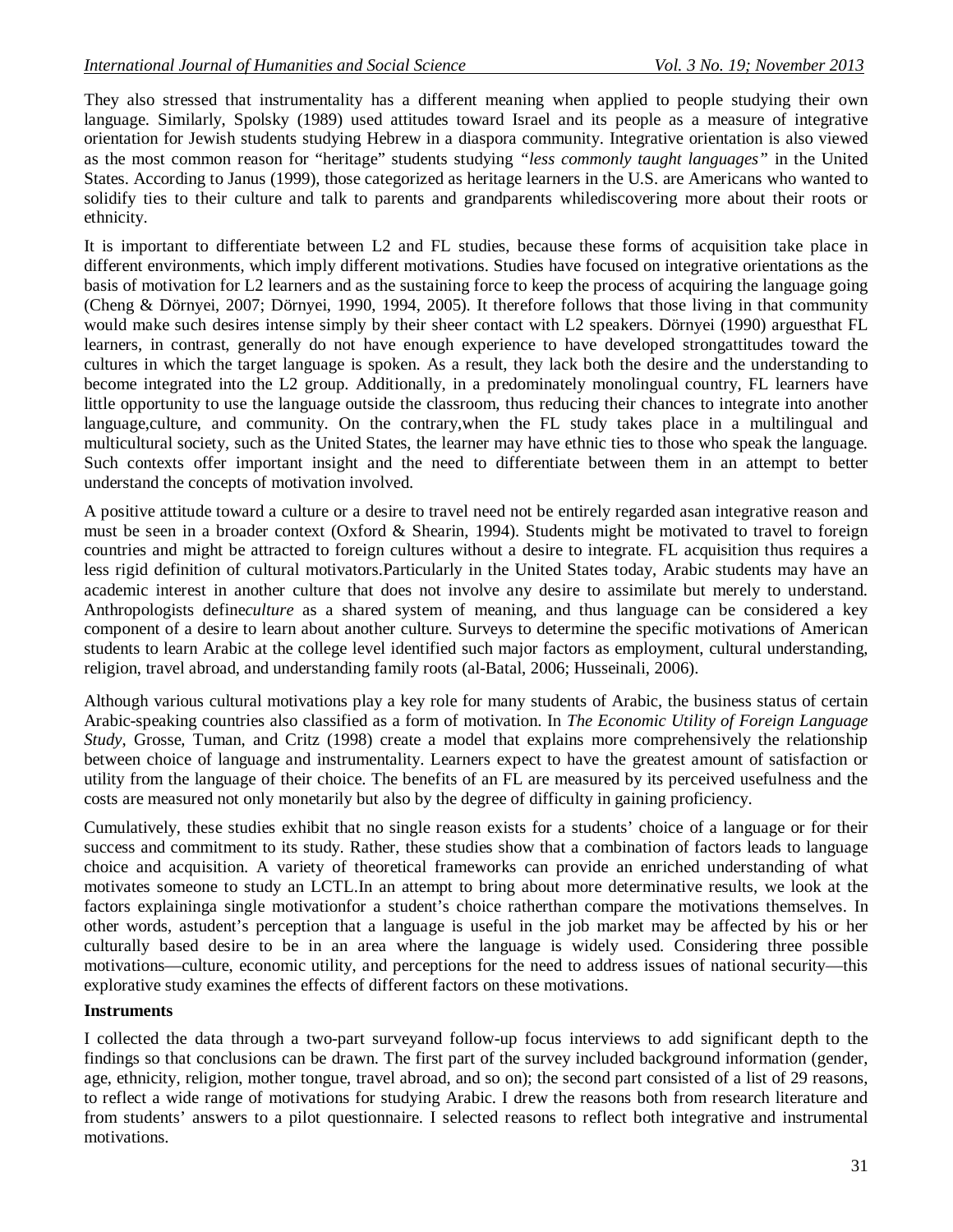The survey respondents were asked to choose the 4 major reasons from the list and to rank them in order of importance. To better understand the quantitative results of the study follow-up, focus interviews of 10-15 minutes in length with 15 students were conducted. The purpose was to reveal themes and rationale in students' motivation to study Arabic. They were asked to give opinions and explain why some reasons are more important than others.

# **The Survey Population**

I administered the survey to a samplepopulation of 229 students enrolled in Arabic classes at six colleges and universities. In regards to gender, 55.8% of the respondents were female while 44.2% were male. It must be noted, however, that women make up a majority of college students, approximately 58%nationwide, so these numbers most likely reflect thattrend rather than any genderbias toward or against Arabic language study.Most of the respondents (90.7%) were between the ages of 17 and 22.More than half of the respondents (63%) were white, followed by those who identified themselves as "other" making up 37%.These findings were not consistent with national rates of college students: In the 2006–07 academicyear,about half (47.7%) of all degrees were awarded to white, non-Hispanicstudents (Knapp, Kelly-Raid & Ginder, 2008). Note that "Arab" was not a choice and those of mixed heritage had to choose either one of the available categories or "other". Finally, because of the paucity of students in each grouping, Irecoded the data, classifying the survey respondents as either white(63.1%) or nonwhite (36.9%). In regards to religion, 63% of the respondentswere Christians, 10% Muslims,7% Atheists, 6% Jewish and 14% marked other religions. The vast majority of respondents were American born, with only 16% marking other categories, which included foreign, naturalized, and dual citizens.

Overall, the students were well traveled, with about half (50.5%) of the respondents having traveled to countries that spoke a language other than Arabic and 33.8% had visited an Arab country.Most students surveyed (67%) were in their first year of Arabic study, whereas a very small percentage (6%) was in their third year or above. I administered the survey to entire classes of students, and enrollment is always higher in entry-level classes; however, thesefindings were consistent with a documented trend in the loss of interest in an FL beyond the introductory courses. Of the sampled population, 95.1% spoke only English at home and only 4.9% spoke another language. More than a quarter of the respondents (28.4%) came from bilingual households; this is a relatively high percentage, because 86.11% of American households are reported to speak only English (Social Science Data Analysis Network, 2000). I recoded the data, classifying the respondents either as those who spoke only English or as "other". Most respondents are native English speakers (78.8%) or had learnedEnglish as a second language (17.3%).More than half of the respondents' fathers (54%) spoke two or more languages; 25% spoke two, and 29% spoke three or more.Similarly, more than halfof the respondents' mothers (58%) spoke more than a single language.

#### **Results**

The respondents were asked to choose their top 4 reasons and label them in order of importance: "most important", "important", "moderately important" and "least important". I grouped the top two rankings together as "most important." and the next two as "important". Because the 3 reasons "Advantage when job hunting, "Work at a government agency" and "Work in the Middle East" are employment-related, I grouped them together as a composite "Employment" reason. I tabulated the survey results for the entire sample and reported them in Table 1.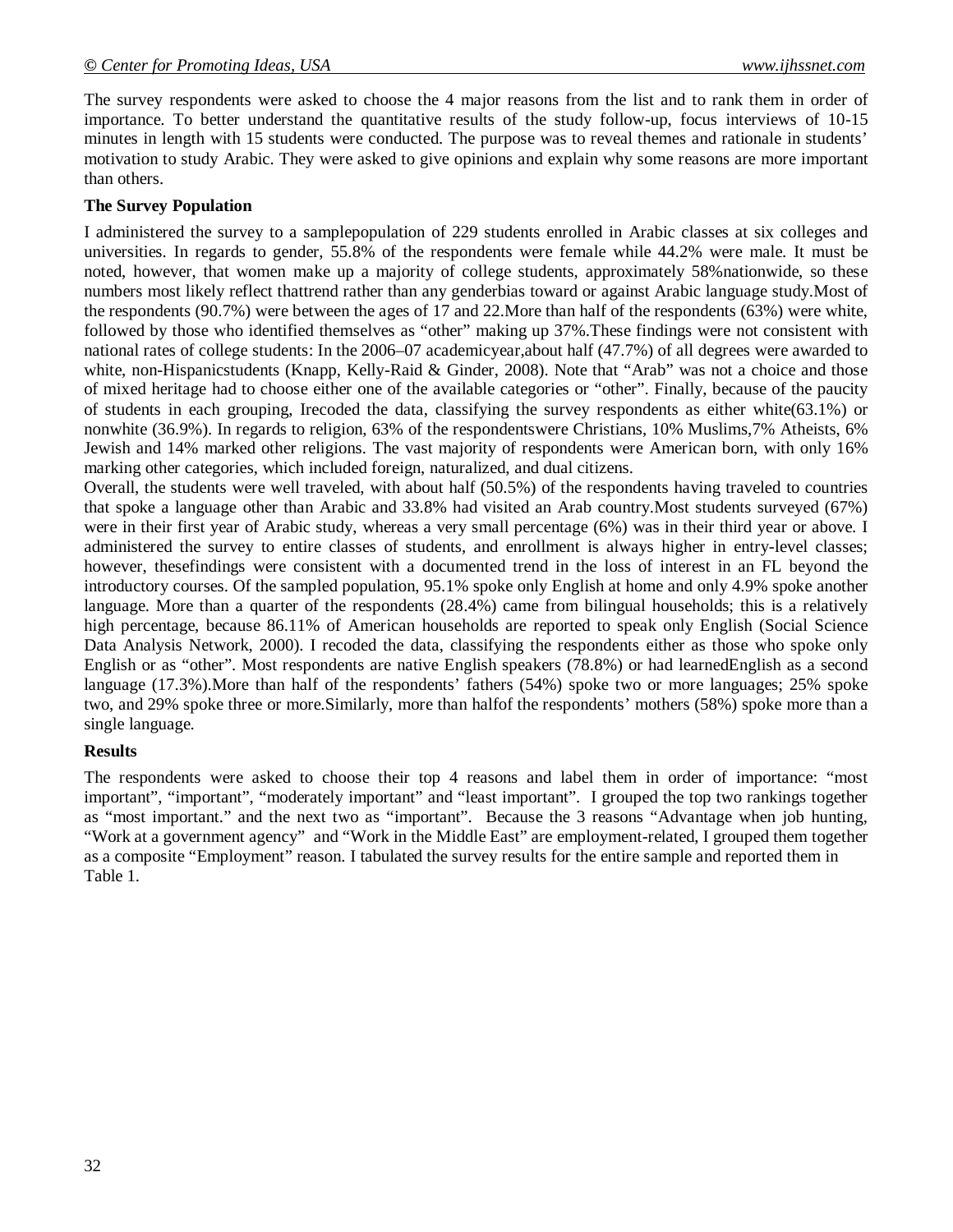| Table 1: Students' Distribution of Reasons Regarding Selecting Arabic, in Percent (N=229) |                  |                  |                  |
|-------------------------------------------------------------------------------------------|------------------|------------------|------------------|
|                                                                                           | "Most important" | "Important"      | Total            |
| 1. Interest in the language.                                                              | 39.7             | 20.1             | 59.8             |
| 2. I like people who speak Arabic.                                                        | 1.8              | 2.2              | 4.0              |
| 3. I like the Arab culture.                                                               | 4.8              | 8.3              | 13.1             |
| 4. It is required for my major.                                                           | 17.0             | 19.7             | 36.7             |
| 5. My family speaks Arabic.                                                               | 6.1              | 6.2              | 12.3             |
| 6. My friends speak Arabic.                                                               | $\overline{3.1}$ | $\overline{1.3}$ | 4.4              |
| 7. Part of my ethnic heritage.                                                            | 9.1              | 3.5              | 12.6             |
| 8. I have taken some Arabic.                                                              | 1.8              | 0.0              | 1.8              |
| 9. Learn a different language.                                                            | 10.9             | 12.7             | 23.6             |
| 10. It fits my schedule.                                                                  | 1.3              | 0.4              | 1.7              |
| 11. The only language class open.                                                         | 0.0              | 0.0              | 0.0              |
| 12. Advantage when job hunting.                                                           | 8.8              | 12.7             | 21.5             |
| 13. Parents' encouragement.                                                               | 1.8              | 0.0              | $\overline{1.8}$ |
| 14. Parents force me to study.                                                            | $0.0\,$          | 0.0              | 0.0              |
| 15. To be part of Muslims.                                                                | 1.3              | 0.9              | $\overline{2.2}$ |
| 16. Because of the teacher.                                                               | 0.8              | 2.6              | 3.4              |
| 17. I live in an Arab neighborhood.                                                       | 0.8              | 0.0              | 0.8              |
| 18. Interest in the Arab culture/history.                                                 | 21.8             | 11.8             | 33.6             |
| 19. Read the Koran/ religious texts.                                                      | 9.8              | 3.4              | 12.2             |
| 20. Knowledge about the Arab world.                                                       | 8.7              | 12.7             | 21.4             |
| 21. Widely spoken language.                                                               | 4.8              | 10.4             | 15.2             |
| 22. Communication with Arabs.                                                             | 1.3              | 0.0              | 1.3              |
| 23. Work at a government agency.                                                          | 10.7             | 6.6              | 17.3             |
| 24. Beautiful alphabet.                                                                   | 4.3              | 8.8              | 13.1             |
| 25. Interest in Arab music.                                                               | 1.3              | 4.3              | 5.6              |
| 26. I like Arab food.                                                                     | $0.0\,$          | 0.9              | 0.9              |
| 27. Work in the Middle East.                                                              | 4.3              | 7.9              | 12.2             |
| 28. Effective faculty.                                                                    | 1.3              | 2.1              | 3.4              |
| 29. Successful in Arabic classes.                                                         | 1.8              | 0.9              | 2.7              |

The most commonly chosen reasons are:

- (1) First choice "Interest in the language", "Employment", "Interest in the Arab culture/history" and "It is required for my major".
- (2) Second choice "Employment", "Interest in the language", "It is required for my major" and "Interest in the Arab culture/history".

The most commonly chosen reasons in total number of votes are "Interest in the language", "Employment", "It is required for my major", and "Interest in the Arab culture/history".

Note that the same 4 reasons were chosen in all three levels, though in a different order.

#### **Findings and Discussion**

In order to understand how the reasons are linked to motivations, I examined five categories of motivations. The first one relates to the integrative orientation, the other two categories relate to practical orientations and are based on a perception of the language's usefulness: economic utility and academic utility. The last two categories relate to more psychological and social factors: national threat and ethnic heritage.

#### *The Integrative Orientation*

The first priority, "Interest in the language" andthe second priority, "Interest in the Arab culture/history", clearly point to the direction of integrative orientation. Participants are interested in knowing the language as a tool to get to know the people along with their culture and history. As one of the respondents explained,"Since I started learning Arabic, I am fascinated with the culture and the history of the Arabs. I will definitely continue studying the language in my graduate studies."Another respondent said,"The Arabs are very generous people.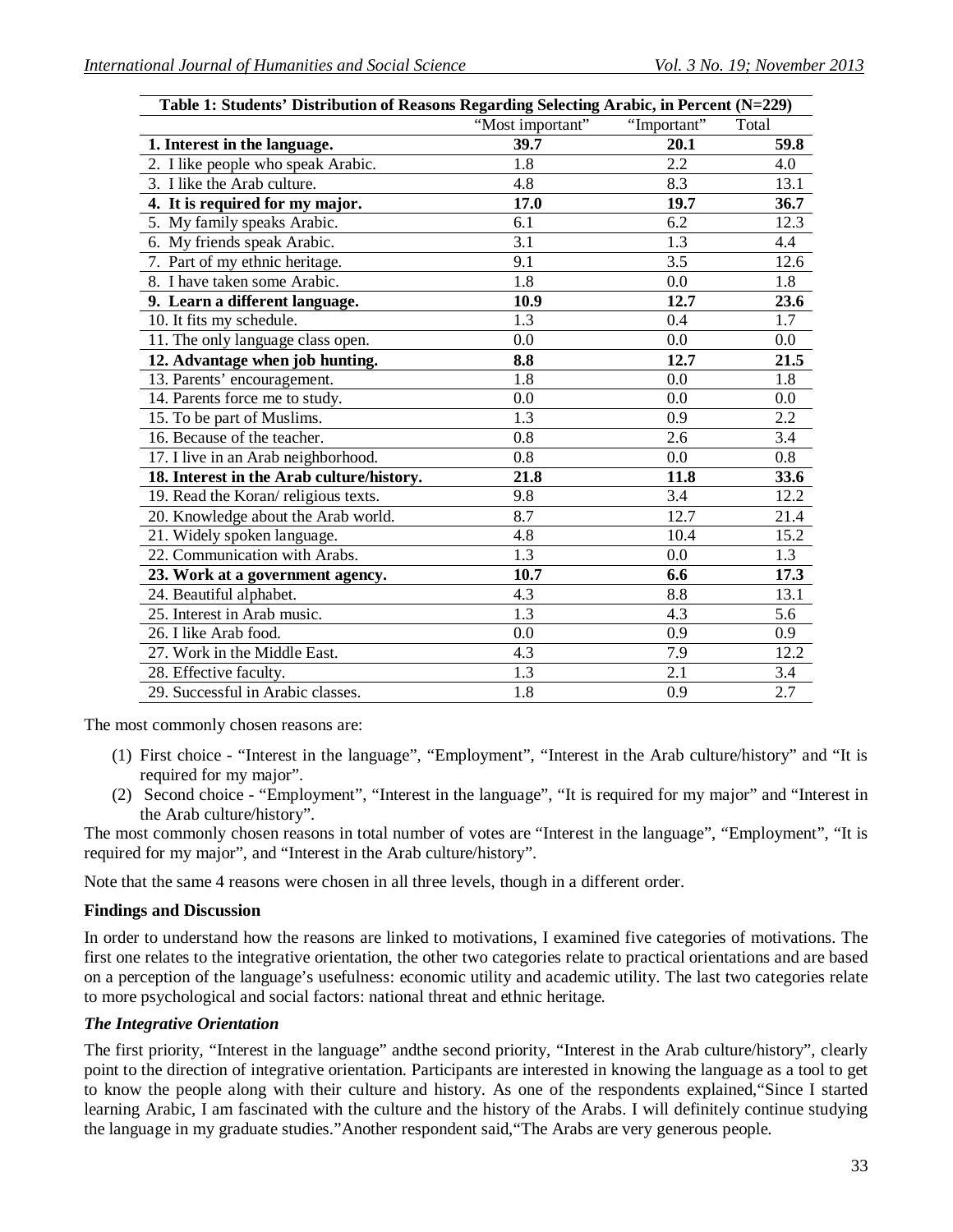"When I visited Morocco, they treated me so nicely and the Arabic language is full of greetings for every occasion."Some respondents offered explanations in a different and interesting direction saying that the people in this globalized world constitute one big community. Such ideology represents a connection with one another through language hence the importance of knowing and learning languages. One of the respondentsexplained,"Arabic is my third language. I learn it because I belong to a globalized world and the possibilities to interact with native speakers of Arabic are considerable whether here in America, visits to Arab countries oron the Internet".Another respondent made this point even clearer by saying,"For me, languages are bridges between the people of the world. The more languages I know, the more connected and informed I will be."Globalization, advancement in telecommunications andeconomic interdependence, cause respondentsto see themselves not only as part of their specific culture and language community but also as a part of a global community who speaks many languages. Belonging to the world community and wishing to establish a greater identity motivatesthem to learnforeign languages. This is in substantial agreement with Dörnyei'stheoryof the person self-concept(2005, 2006), in which motivation tolearn additional languagescomes from inner self processes rather than identification with a specific language reference group.

#### *Economic Utility*

From an economic standpoint, the Arabic language continues to grow in value throughout the modern era. "I want to work and do business in the Middle East and my clients there will be more likely to trust me if I speak their language as opposed to using a translator." "Because of the wars in Iraq and Afghanistan, Arabic speakers are in very high demand by the CIA, FBI and other governmental agencies." Suchexamples represent how respondents explain their choice to learn the Arabic language.Its economicutility according to the survey, is measured by three variables, "Advantage when job hunting", "Work at a government agency", and "Work in the Middle East". Each of these was a commonly chosen reason (total  $>10\%$ ) but the variance in the number of students who chose them may have important implications. Whereas 12.2% chose "Work in the Middle East", 17.1% chose "Work at a government agency"; neither the numbers nor the concepts are necessarily exclusive (arespondent maychoose both asreasons). This finding may imply two distinct types of motivations relating to earlier discussions of politics, language choice and the integrative/instrumental divide. Though some more instrumentally inclined students might see utility deriving from the fact that the U.S. needs Arabic speakers for defense, those who would like to seek employment in the Middle East might be more integratively motivated. They may want to assimilate into a foreign culture, andemployment might be only one aspect. The perception that Arabic is a "widely spoken language" (total: 15.2%) may account for its general utility.

#### *Academic Utility*

According to the survey, the variables that fall under "academic utility" are, "It is required for my major", "It fits my schedule", and "The only language class open". Only the first variable, however, is really a measure of importance to academics, the other two simply imply a lack of available options. Interestingly, "It is required for my major" was the most commonly chosen reason (total: 36.7%), whereas the other two were rarely or not at all chosen. The fact that students chose "It is required for my major" with such frequency does not necessarily mean that Arabic in particular was required, only that an FL was a requirement. One respondent explained, "I chose to study Arabic for my major because it is the language of the Qur'an and I want to understand first-hand what it says." Another respondent explained, "I prefer to study Arabic for my major in Political Science so that I may gain deeper insights into people's cultural, political, and religious values." In such cases, the fact that students considered this an important reason implies that academic utility may be unjustifiably downplayed in many studies that seek to understand college-level languagestudy becauseeven a less commonly taught language was chosen by many for at least partially academic reasons. Additionally, students taking a language for a requirement seek a language that appeals to them for other reasons. They do not simply choose a morecommon foreign language, which might have more likely "fit their schedule."

#### *National Threat*

Although related to economic utility, the desire to work for a government agency in particular rather than to work in another field—say, education or international business—makes that survey reason applicable to the nationalthreat category of motivations. In other words, there is a specific interest in government jobs that is not entirely related to economic utility. One of the respondents explained: "I learn Arabic because I am a patriot. America needs Arabic speakers."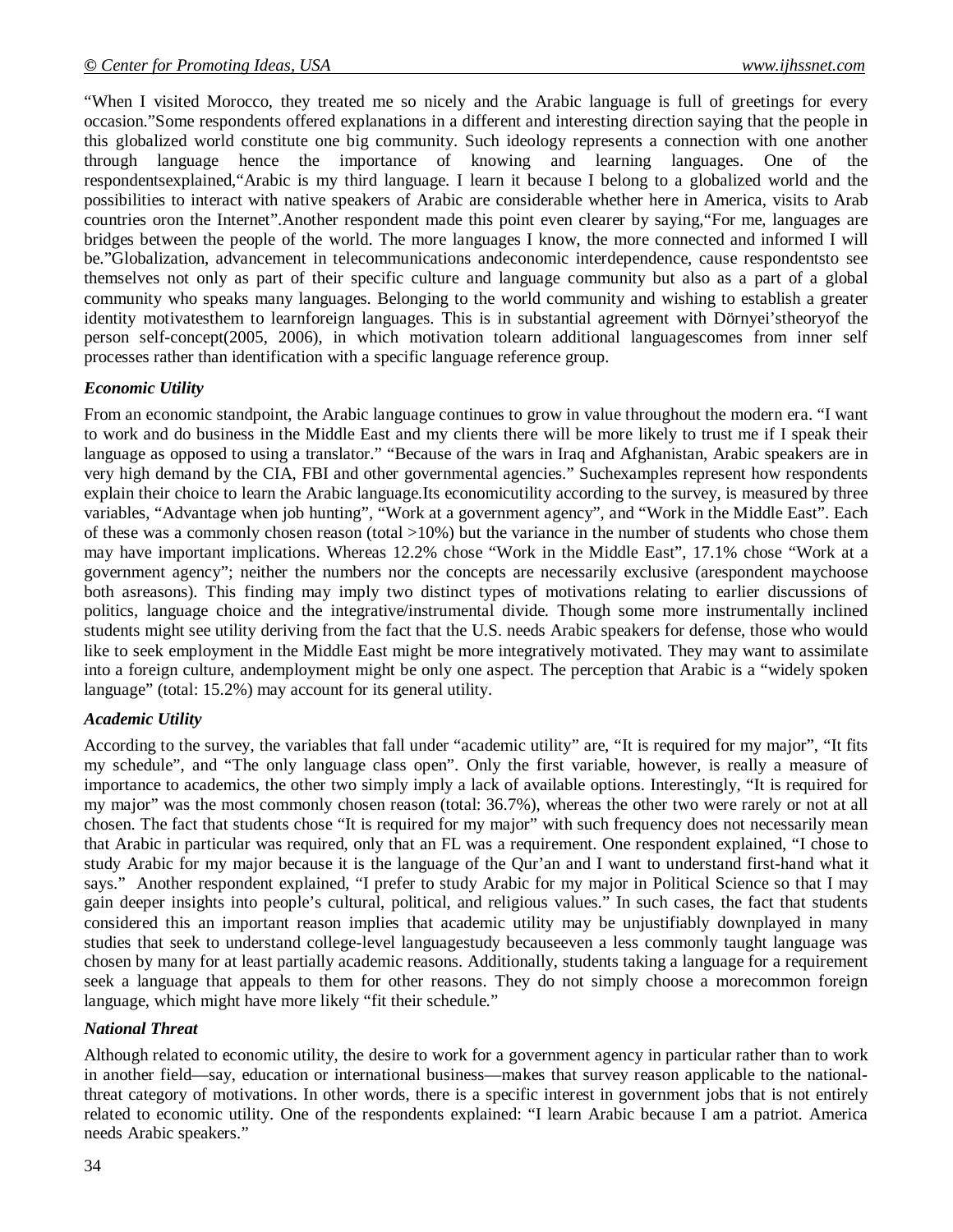In another sense, a desire for "Knowledge about the Arab world" may measure another aspect of national-threatrelated reasons as well as "Interest in the Arab culture/history." These survey reasons can imply ethnic-heritage motivations, of course, but because they were chosen by such a large number of the respondents (21.4% and 33.6%, respectively), they should also be seen as deriving from motivations related to a desire to understand the cultures and relationships between the U.S. and the Middle East. One respondent explained,"I'm not going to join the FBI or CIA. It's more of a way to bridge the gulf of misunderstanding."Though the wars in Iraq and Afghanistan have certainly inspired many to learn the language, others have become interested in understanding the Arab culture in order to gain better perspective of the conflict within the modern era.

# *Ethnic Heritage*

The variables implying ethnic-heritage motivations are the survey reasons, "I like people who speak Arabic", "My family speaks Arabic", and "Part of my ethnic heritage". This last reason was chosen by 12.6% of the respondents, and "My family speaks Arabic" was chosen by 12.3%. These numbers are very close, however, "Part of my ethnic heritage" was a first choiceof more respondents, showing that a general identification with ethnic heritage may be more important than any specific need to communicate with family members. A surprisingly small number of respondents chose "Communication with Arabs" (1.3%) as an important reason, even though it is a broad reason and seems intuitively important (if youstudy a language, you must want to communicate with speakers of that language). Suchreasoning explains what kept students from selecting this variable. In other words, its low value doesnot necessarily mean it was not considered an important reasonbut rather a preconceived notion in which communication is closely related to language learning. One respondent explained, "When I take a flight I don't ask the pilot if he has checked the oil or the air pressure in the wheels. It goes without saying." Religious reasons may also be grouped under ethnic heritage although the two are not necessarily related. Whereas 12.2% of the respondents selected "Read the Qur'an / religious texts," only 2.2% chose "To be part of Muslims," implying that more people chose general heritage factors relating to ethnicity rather than to religion.Still,some had a specific interest in studying religious texts in Arabic.

#### *Additional Findings*

In regards to other reasons within the survey, two were neglected by every respondent in the sample: "The only language class open." and "Parents force me to study." The fact that these were never chosen implies that students take Arabic for specific reasons rather than convenience and by their own choice rather than from outside pressure. This conclusion is consistent with studies that have shown LCTL learners to have personal reasons and/or strong interests motivating their study, whereas students of the more commonly taught languages are more likely to becontinuing what they studied in high school. Arabic is rarely taught in high schools and this fact may make some college students less likely to take Arabic because they may wish to continue taking the language they began earlier. On the other hand, others may specifically want to take a different language than the one they took in high school (Moore & Lambert, 1992).(10.9% chose "Learn a different language" as their first choice). As most students were in their first semester of Arabic study, it makes sense that so few chose the reason "I have taken some Arabic" (1.8%). Rarely chosen reasons often related to a limited aspect of the language or associated culture. For example, fewstudents chose variables relating to the Arab food, music, or the alphabet.

The reasons that students choose also have important applications to educators. Many students chose "It is required for my major" asa top reason, not only validating what many researchers have been promoting - the importance of integrating language study into the curriculum as a core course rather than as an elective, while also demonstrating that their promotion has been successful to a degree. Furthermore, the fact that culture ranked high in both measures (reasons and attitudes), even though students have a variety of reasons for studying Arabic, may imply that programs that integrate a study-abroad component may be of interest to a wide segment of the Arabic student population. Programs that combine the highest technology with travel have shown remarkable success, possibly because they appeal to different student motivations.

#### **Summary and Conclusion**

The results of this study show that a variety of motivations can play an important role in a student's decision to learn Arabic. Whereas many students are career-oriented, others are interested in the language itself and pursue it for its academic stimulation. Still, others learn Arabic to be more knowledgeable about the culture, history, and religion of the Arab people.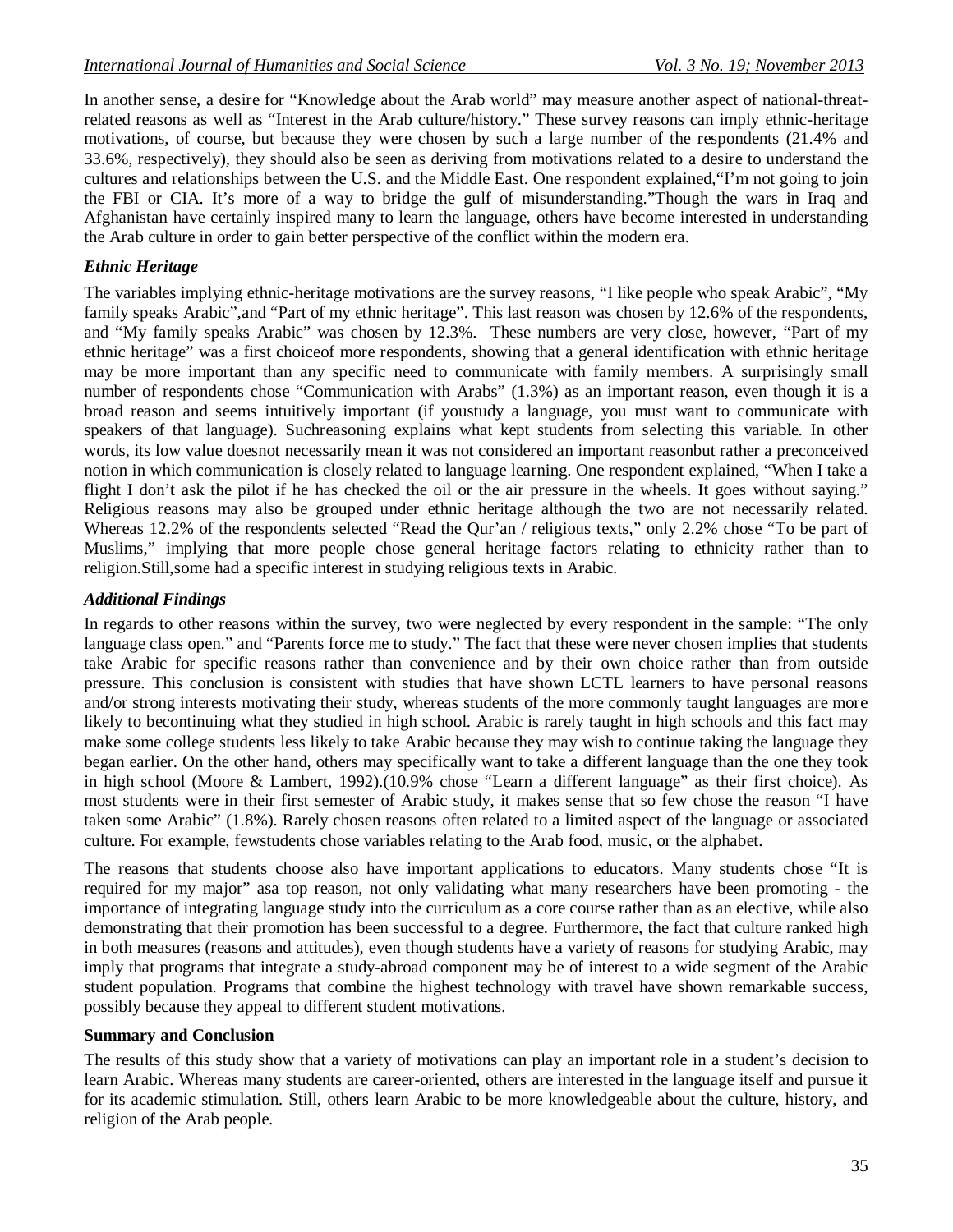Finally, there are those who feel a greater sense of national threat due to changes in the sociopolitical context and they learn the language out of patriotism. All these motivations are valid. It is safe to say that a combination of motivations leads students to learn Arabic and to learn it now.

Within the integrative orientation, an interesting finding points to respondents' perception that due to globalization and advancement in technology, the people of the world became one community who speak many languages. Some of the respondents believe that they are part of this community beyond limited identification with speakers of a specific ethno-linguistic group or identification with speakers of international languages such as English. Belonging to the wider community of the world becomes a dimension of their identity, which motivates them to learn foreign languages. This finding goes even beyond those who called to broaden the definition of integrativeness to focus on identifying with the global community of speakers of English rather than with a specific geographic and ethnolinguistic one (Yashima, 2002, 2009). This finding can also support the inner-self theory in which the process of identification, which is part of the integrative concept, embodies the internal process within the person self-concept, which motivates the learning of additional language (Dörnyei, 2005; Dörnyei & Ushioda 2009, 2011; Ushioda, 2006).

This exploratory study, which highlights certain motivational categories for learning Arabic and the variables that affect them, points to several areas that could be of interest for future research. Such areas could differentiate between cultural and ethnic-heritage motivations. Further research could also include political views and economic statusin an attempt to better understand who is studying Arabic. Furthermore, a more in-depth look at the economic motivators to determine potential employment fields would be helpful. Other researchers may want to compare Arabicstudents with students of other languages at this particular time to understand why they chose Arabic. Although this study does not attempt such a comparison, the importance of national utility to its students does imply that Arabic is indeed a special case. Arabic students are a diverse body of individuals with different reasons for choosing that language. Understanding the population of Arabic students and their reasons for choosing the language has wide sociocultural implications and is a field that requires further elaboration.

Such elaboration could include the use of demographic statistics as well as other measures of attitudes. Even though enrollment in Arabic is growing at higher levels of education, two things remainto keep in mind. First, the total number of students learning Arabic in the U.S. is still small andthe educational supply cannot satisfy the need nationally. Second, students starting to learn Arabic at the college level (3–4 hours a week) for 2, 3, or 4 years cannot develop the necessary level of proficiency. Students should start their Arabic studies in high school and further develop their language proficiency at the college level.

Until Americans regard learning languages as an indispensable enterprise, language teachers must argue, continuously and vigorously, for the centrality and indisputable relevance of this area of study. In spite of the ground that has been gained, a large area remains to be conquered.

# *References*

- Al-Batal, M. (2006).Facing the crisis: Teaching and learning Arabic in the U.S. in the post September 11th era.*Association of Departments of Foreign Languages Bulletin, 3rd ser., 37*(2), 39–46.
- Ben-Rafael, E., & Brosh, H. (1991). A sociological study of second language diffusion: The obstacles to Arabic teaching in the Israeli schools. *Language Problems and Language Planning,15*(1), 1–24.
- Census 2011. Half a million speak a language other than English at home. (2012). *TheLanguage and Culture Weekly, 1*(13).Retrieved April 5, 2012,

fromhttp://prhome.defense.gov/RFM/READINESS/DLNSEO/media updates.aspx.

- Central Intelligence Agency (CIA). (2010, December 8). CIA Director calls for a national commitment to language proficiency at foreign language summit*.* Press Releases & Statements. Retrieved May 14, 2012, from https://www.cia.gov/news-information/press-releases-statements/press-release-2010/foreignlanguage-summit.html.
- Cheng, H-F., & Dörnyei, Z. (2007). The use of motivational strategies in language instruction: The case of EFL teaching in Taiwan. *Innovation in Language Learning and Teaching*, *1*(1), 153–174.
- Clément, R. and Kruidenier, B. G. (1983). Orientations in second language acquisition: The effects of ethnicity, milieu and target language on their emergence. *Language Learning*, 33, 273-91.
- Crystal, D. (2010).*The Cambridge encyclopedia of language.* (3rd ed.). Cambridge, England: Cambridge University Press.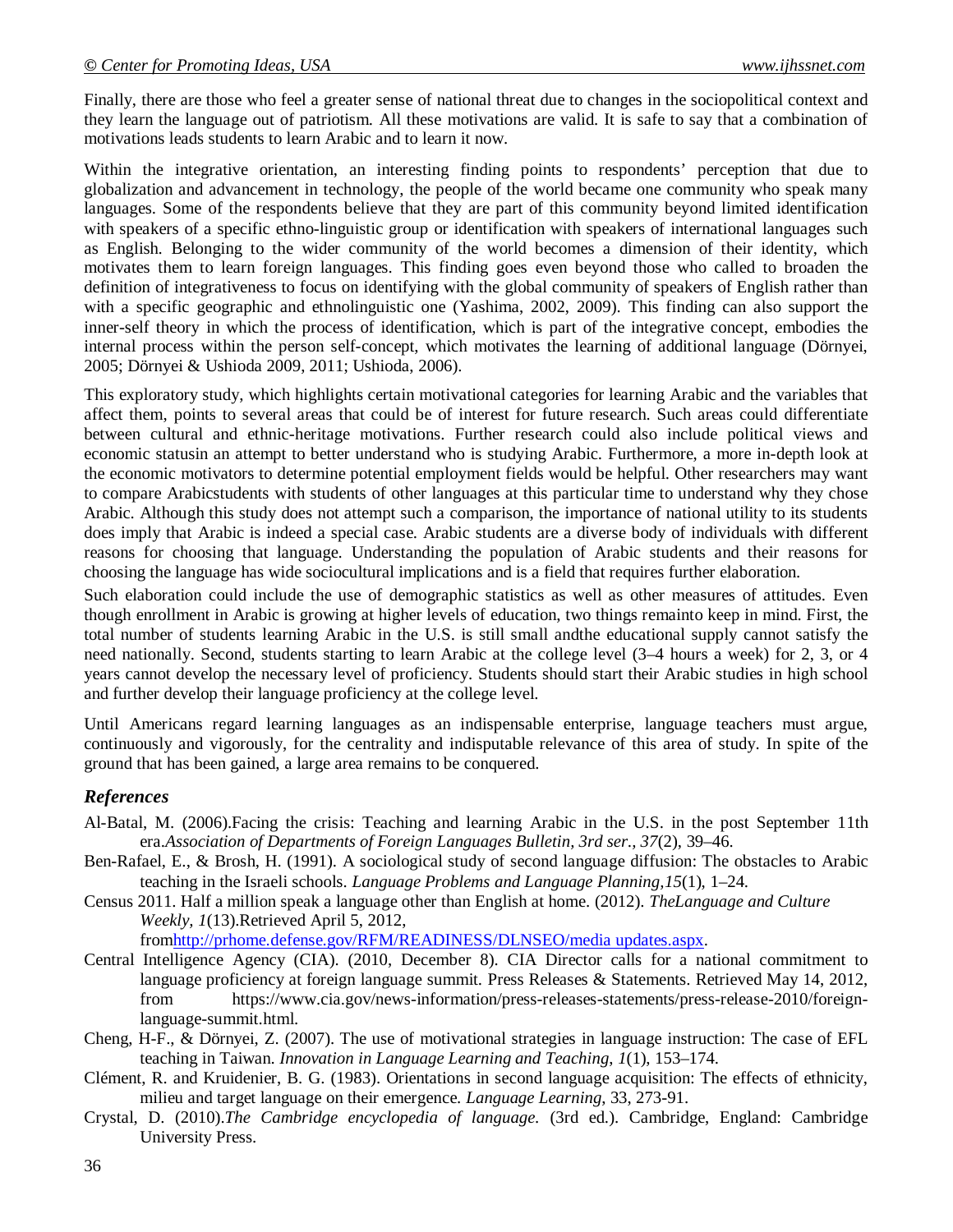- Csizér, K., & Dörnyei, Z. (2005).The internal structure of language learning motivation and its relationship with language choice and learning effort.*The Modern Language Journal*, *89*(1),19–36.
- Cummings, W. K. (2001, December). Current challenges to international education*.Education Resources Information Center (ERIC) Digest*, ED464523. Washington, DC: Education Resources Information Center (ERIC) Clearinghouse on Higher Education. Retrieved May 11, 2012, from http://www.ericdigests.org/2003-1/current.htm.
- Dahbi, M. (2004). English and Arabic after 9/11. *Modern Language Journal,88*(4), 628–631.
- Dörnyei, Z. (1990). Conceptualizing motivation in foreign language learning.*Language Learning*, 40,1, 46–78.
- Dörnyei, Z. (1994a). Motivation and motivating in the foreign classroom.*Modern Language Journal, 78*, 274–284.
- Dörnyei, Z. (1994b). Understanding second language motivation: On the challenge!*Modern Language Journal, 79*, 505–518.
- Dörnyei, Z. (2001). Motivational Strategies in the Language Classroom. Cambridge: Cambridge University Press.
- Dörnyei, Z. (2002). The motivational basis of language learning tasks. In P. Robinson (Ed.), *Individual differences in second language acquisition* (pp. 137–158). Amsterdam: John Benjamins.
- Dörnyei, Z. (2005). *The psychology of the language learner: Individual differences in second language acquisition*. Mahwah, NJ: Lawrence Erlbaum.
- Dörnyei Z. &Kromos, J. (2000). Therole of individual and social variables in oral task performance*. Language teaching Research 4 275-300.*
- Dörnyei Z., Csizer, K. & Nemeth, N. (2006).*Motivation, Language Attitudes and Globalization.Bristol:*  Multilingual Matters.
- Dörnyei, Z.& Ushioda, E. (2009).*Motivation, Language Identity and the L2 Self.Bristol:* Multilingual Matters.
- Dörnyei, Z.& Ushioda, E. (2011).*Teaching and Researching Motivation* (2<sup>nd</sup>edn). Harlow: Pearson.
- Furman, N., Goldberg, D., & Lusin, N. (2007, November 13). Enrollments in languages other than English in United States institutions of higher education, fall 2006. The Modern Language Association of America(MLA)*.*Retrieved November 12, 2011, from http://www.mla.org/pdf/06enrollmentsurvey\_final.pdf.
- Furman, N., Goldberg, D. & Lusin, N. (2010, December).Enrollments in languages other than English in United States institutions of higher education, Fall 2009. The Modern Language Association of

America(MLA)<sub></sub>.Retrieved November 12, 2011, from http://www.mla.org/pdf/2009\_enrollment\_survey.pdf.

- Gabrys-Barker, D. & Bielska, J. (Eds.) (2013).The Affective dimensionin second language Acquisition.*USA, NY:*  Multilingual Matters, Ltd.
- Gardner, R. C. andLambert, W. E. (1972).Attitudes and Motivation in second language learning. Rowley, MA: Newbury House.
- Gardner, R. C. (1985). *Social psychology and second language learning: The role of attitude and motivation.*  London: Edward Arnold.
- Gardner, R. C. (2001). Integrative motivation and second language acquisition. In Z. Dörnyei & R. Schmidt (eds), *Motivation and Second Language Acquisition* (pp. 1-19). Honolulu, HI: University of Hawaii Press.
- Gardner, R. C. and MacIntyre, P. D. (1991). An instrumental motivation in language study: Who says it isn't effective? Studies in Second Language Acquisition 13, 57-72.
- Graddol, D. (2006). English Next: Why Global English May Mean the End of 'English as a Foreign Language.' London: British Council.
- Grosse, C. U., Tuman, W. V., & Critz, M. A. (1998).The economic utility of foreign language study.*Modern Language Journal, 82*(4), 457–472.
- Husseinali, G. (2006, October). Who is studying Arabic and why? A survey ofArabic students' orientations at a major university.*Foreign Language Annals*, *39*(3), 395–412.
- Ibrahim, R. Eviatar, Z. &Leikin, M. (2008).Speaking Hebrew with an accent: Empathic capacity or other nonpersonal factors.*International Journal of Bilingualism*, 12, 3, 195-207.
- Janus, L. (1999). An overview of less commonly taught languages in North America.*National Association of Secondary School Principals Bulletin, 84*(1), 25–27.
- Janus, L. (2000). Less commonly taught languages of emerging importance: Major issues, cost problems, and their national implications.*International education in the new global era—Proceedings of a national policy conference on the Higher Education Act, Title VI, and the Fulbright-Hayes programs (pp. 165–* 171)*.*Retrieved April 6, 2012, from http://www.international.ucla.edu/pacrim/title6/Break6-Janus.pdf.